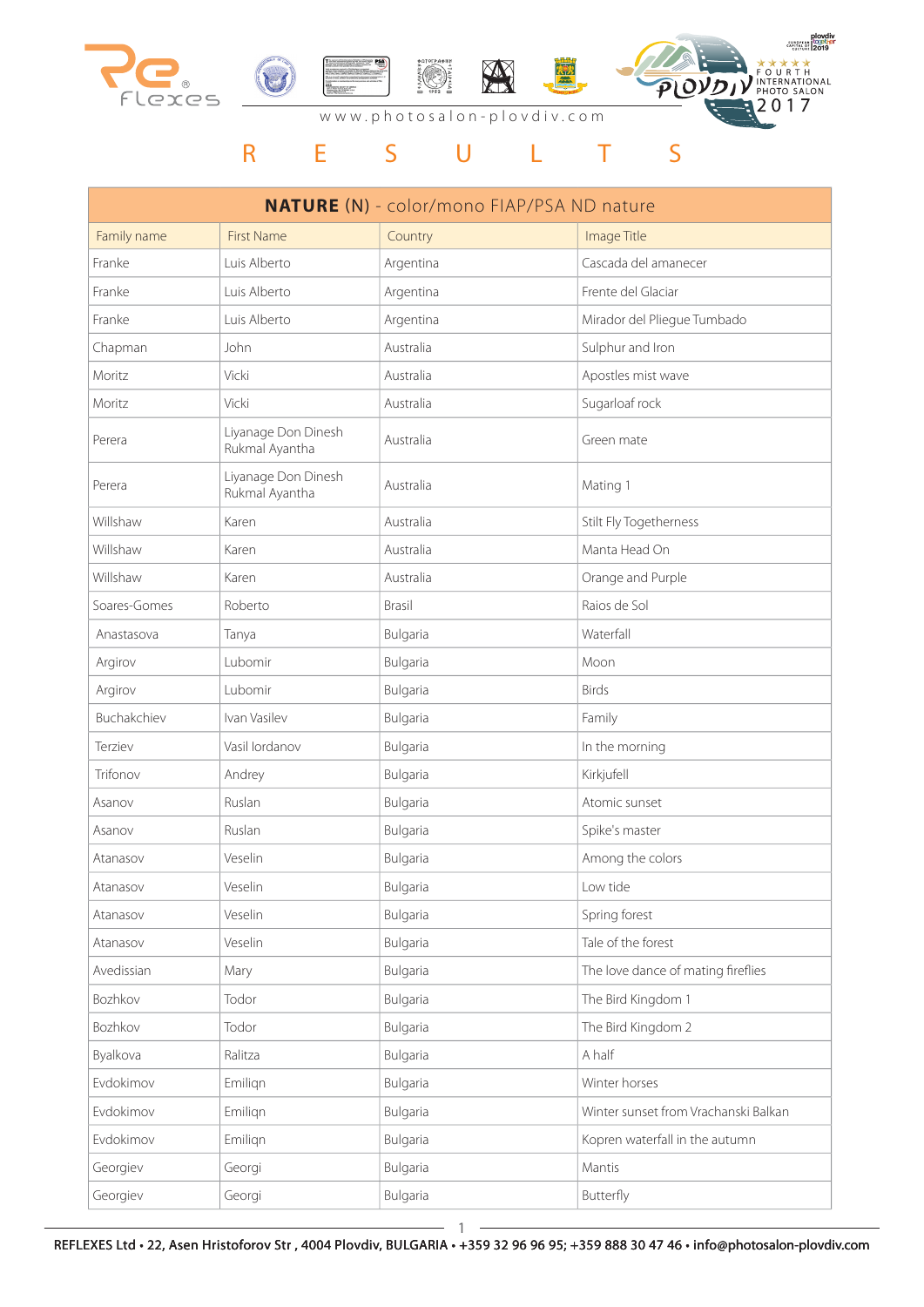

# R E S U L T S

| Gerginov          | Nikolai   | Bulgaria | Feel the tropic                                                                                                                                       |
|-------------------|-----------|----------|-------------------------------------------------------------------------------------------------------------------------------------------------------|
| Ilarionov         | Ivan      | Bulgaria | Cracked earth near San Pedro de Atacama                                                                                                               |
| Ilarionov         | Ivan      | Bulgaria | Becco di Mezzodi                                                                                                                                      |
| Joskova-Stefanova | Elena     | Bulgaria | Despite                                                                                                                                               |
| Joskova-Stefanova | Elena     | Bulgaria | Popies                                                                                                                                                |
| Karadjova         | Alexandra | Bulgaria | Follow the spiders                                                                                                                                    |
| Kulishev          | Atanas    | Bulgaria | Faerie spring                                                                                                                                         |
| Kulishev          | Atanas    | Bulgaria | Tale of the mountain                                                                                                                                  |
| Latev             | Zlatko    | Bulgaria | Symbol                                                                                                                                                |
| Mihaylov          | Minko     | Bulgaria | Do, Re, Mi                                                                                                                                            |
| Nenov             | Angel     | Bulgaria | Peak                                                                                                                                                  |
| Obretenova        | Antoaneta | Bulgaria | cobweb morning                                                                                                                                        |
| Planinski         | Zhecho    | Bulgaria | Ski jumping                                                                                                                                           |
| Planinski         | Zhecho    | Bulgaria | The eagle                                                                                                                                             |
| Planinski         | Zhecho    | Bulgaria | Egyptian vulture                                                                                                                                      |
| Rashkovski        | Emil      | Bulgaria | 50 shades of ice blue                                                                                                                                 |
| Rashkovski        | Emil      | Bulgaria | The last wild peonies                                                                                                                                 |
| Staykov           | Vladimir  | Bulgaria | Hummingbird hawk-moth (Macroglossum<br>stellatarum) hovering over a yellow<br>blooming flower while preparing its long<br>proboscis to collect nectar |
| Suhorukov         | Kaloian   | Bulgaria | Magic Forest                                                                                                                                          |
| Suhorukov         | Kaloian   | Bulgaria | Sinanica - Pirin                                                                                                                                      |
| Suhorukov         | Kaloian   | Bulgaria | Lavender Field At Dawn                                                                                                                                |
| Fu                | Wei       | Canada   | fly wing to wing                                                                                                                                      |
| Fu                | Wei       | Canada   | leave it to me                                                                                                                                        |
| Fu                | Wei       | Canada   | fly together                                                                                                                                          |
| Fu                | Wei       | Canada   | It is mine                                                                                                                                            |
| Koutzarova        | Maria     | Canada   | Short eared owl                                                                                                                                       |
| Kwan              | Phillip   | Canada   | Steller Eagle Breaking in Air                                                                                                                         |
| Kwan              | Phillip   | Canada   | Snow Monkey Keep Warm                                                                                                                                 |
| Kwan              | Phillip   | Canada   | Eagle Fight for Fish on Ice                                                                                                                           |
| Chen              | Xinxin    | China    | Red on the skyline                                                                                                                                    |
| Chen              | Lanfeng   | China    | Fight                                                                                                                                                 |
| Chen              | Lanfeng   | China    | Go Home at Dusk                                                                                                                                       |
| Chen              | Junjie    | China    | High diving                                                                                                                                           |
| Chen              | Junjie    | China    | Care                                                                                                                                                  |

 $\overline{\phantom{a}}$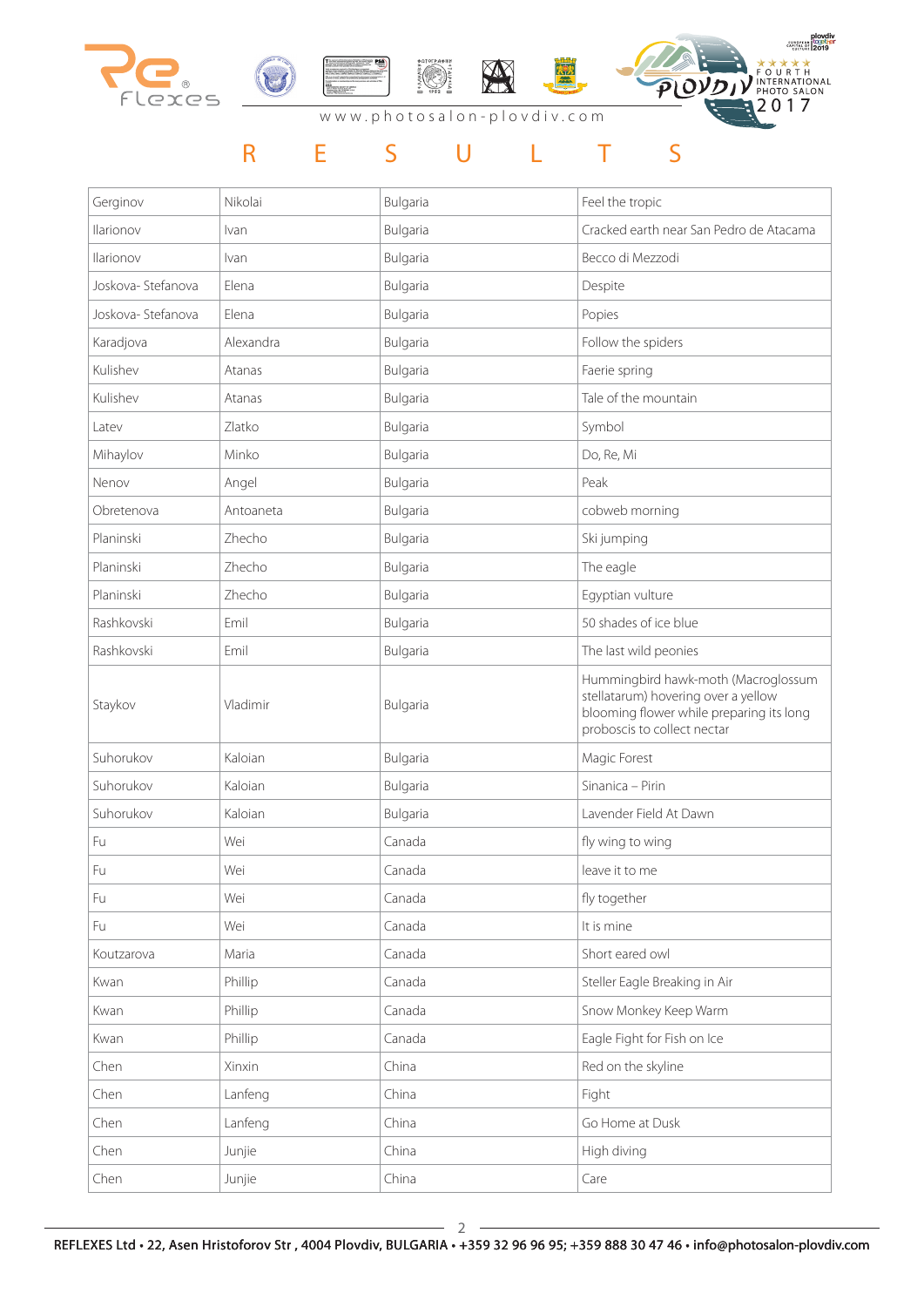

| Chen   | Junjie    | China | Slowly                         |
|--------|-----------|-------|--------------------------------|
| Chen   | Junjie    | China | Warmth                         |
| Deng   | Yu        | China | Hunting                        |
| Deng   | Yu        | China | Mine 1                         |
| Deng   | Yu        | China | Mine 2                         |
| Deng   | Yu        | China | Not Alone                      |
| Hu     | Senrong   | China | Dragonflies under moon         |
| Hu     | Senrong   | China | Dance partner                  |
| Hu     | Senrong   | China | Love                           |
| Jiang  | Wenhua    | China | Swing                          |
| Jiang  | Wenhua    | China | Look                           |
| Li     | Ming      | China | Mom is back                    |
| Li     | Ming      | China | Treasure                       |
| Li     | Jianping  | China | Sentimentally attached to dusk |
| Li     | Jianping  | China | Morning glow of open field     |
| Li     | Yue       | China | Golden monkey                  |
| Li     | Yue       | China | Kingfisher                     |
| Li     | Yue       | China | Mutual affinity                |
|        |           |       |                                |
| Li     | Yue       | China | The family                     |
| Liu    | Sui       | China | Pay tribute                    |
| Liu    | Sui       | China | Striving for                   |
| Liu    | Sui       | China | Conceal                        |
| Luo    | Jianjun   | China | Communication                  |
| Luo    | Jianjun   | China | Diving                         |
| Lv     | Qiang     | China | Through dew and frost          |
| Lv     | Qiang     | China | Expecting                      |
| Ouyang | Guanlai   | China | Lonely eagle                   |
| Ouyang | Guanlai   | China | Ready to go                    |
| Shang  | Haizhong  | China | Be at a stalemate              |
| Shao   | Zhanxiang | China | Glance back                    |
| Shao   | Zhanxiang | China | Blue Magpies in spring         |
| Shao   | Zhanxiang | China | Embrace                        |
| Shao   | Zhanxiang | China | Hug morning glow               |
| Shi    | Zhanguo   | China | Heroic style in wilderness     |
| Song   | Jinzi     | China | Break through                  |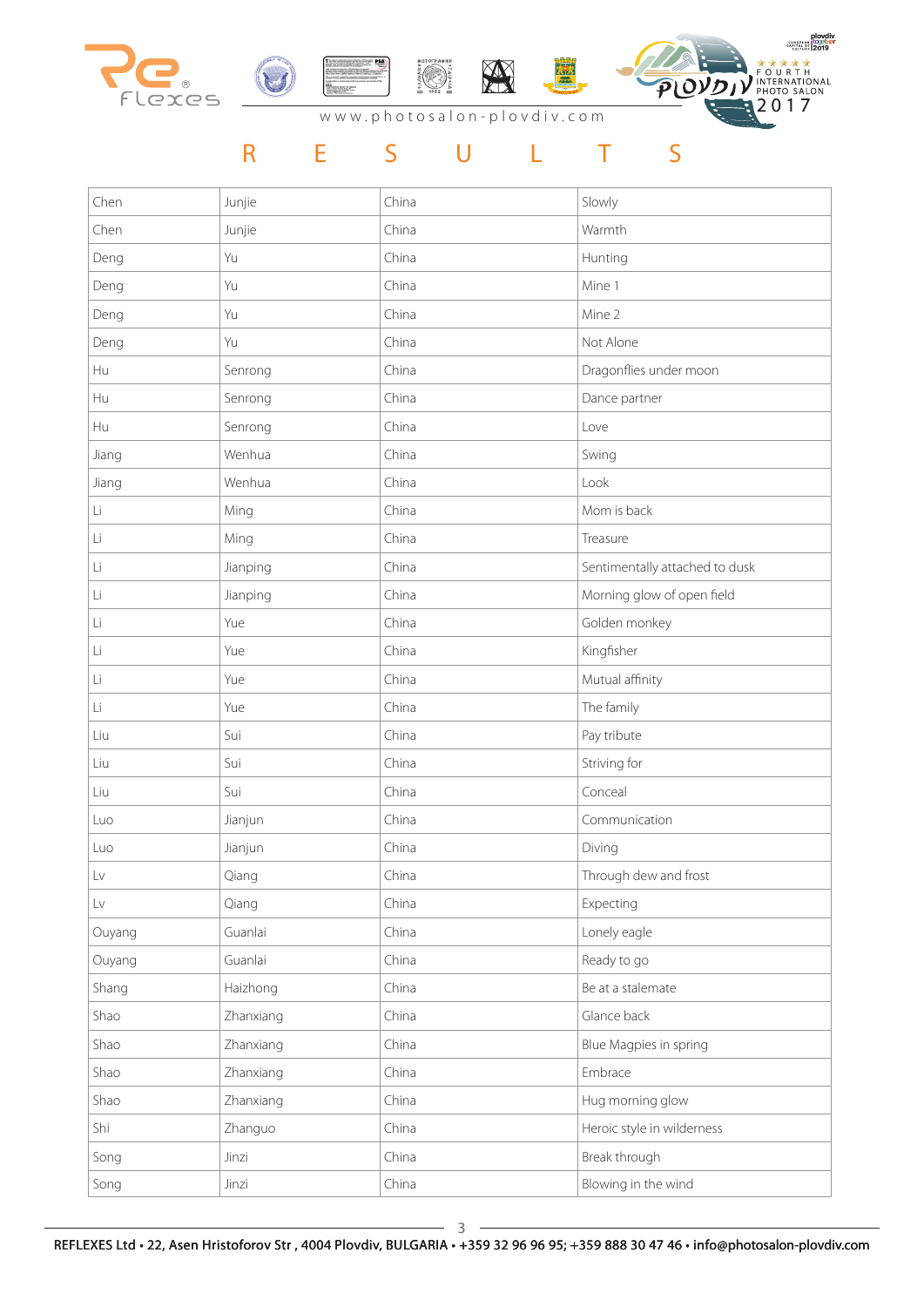

| Sun       | Caiyou     | China   | Set sail                     |
|-----------|------------|---------|------------------------------|
| Suo       | Nan        | China   | Fighter                      |
| Suo       | Nan        | China   | Alone                        |
| Wan       | Yi         | China   | Glacial 16                   |
| Wan       | Yi         | China   | Monkey 65                    |
| Wan       | Yi         | China   | Monkey 70                    |
| Wan       | Yi         | China   | Monkey 87                    |
| Wang      | Shaoyan    | China   | Blue elf                     |
| Wang      | Jian       | China   | Elf over plateau             |
| Wang      | Jian       | China   | Meri Snow Mountain           |
| Xu        | Xiaomei    | China   | Golden africa                |
| Xu        | Xiaomei    | China   | Captivated                   |
| Xu        | Xiaomei    | China   | Shining togather             |
| Koula     | Komodromou | Cyprus  | Milky Way                    |
| Kranos    | Pantelis   | Cyprus  | Curiosity of fishes          |
| Kranos    | Pantelis   | Cyprus  | Lets dance                   |
| Bramham   | Gordon     | England | Griffon 5896                 |
| Bramham   | Gordon     | England | Lammergeiers Pairing         |
| Bramham   | Gordon     | England | Dalmation Pelican5853        |
| Hypen     | Kai        | Finland | Saxicola rubetra             |
| Kalamies  | Elvi       | Finland | Buffalo                      |
| Kuronen   | Vili       | Finland | Last ones                    |
| Kuronen   | Vili       | Finland | Rowan Berry                  |
| Skippari  | Timo       | Finland | Bucephala clangula           |
| Jourdain  | Roger      | France  | <b>Blue Tit And Ice</b>      |
| Jourdain  | Roger      | France  | Elephants Testing Tarangire  |
| Jourdain  | Roger      | France  | Offering In Pont De Gau      |
| Jourdain  | Roger      | France  | Wild Namib Desert            |
| Samoyault | Guy B.     | France  | Dramatic face to face        |
| Samoyault | Guy B.     | France  | Cheetah three                |
| Samoyault | Guy B.     | France  | Struggle for rests           |
| Klapp     | Lutz       | Germany | Two stag beetles             |
| Klapp     | Lutz       | Germany | Two Stare                    |
| Klapp     | Lutz       | Germany | Gimpel schimpft mit Sperling |
| Koepf     | Achim      | Germany | Antarctica 640               |
| Koepf     | Achim      | Germany | Kamtschatka 391              |
| Olfert    | Peter      | Germany | Fast flight                  |
| Olfert    | Peter      | Germany | No vegetarian                |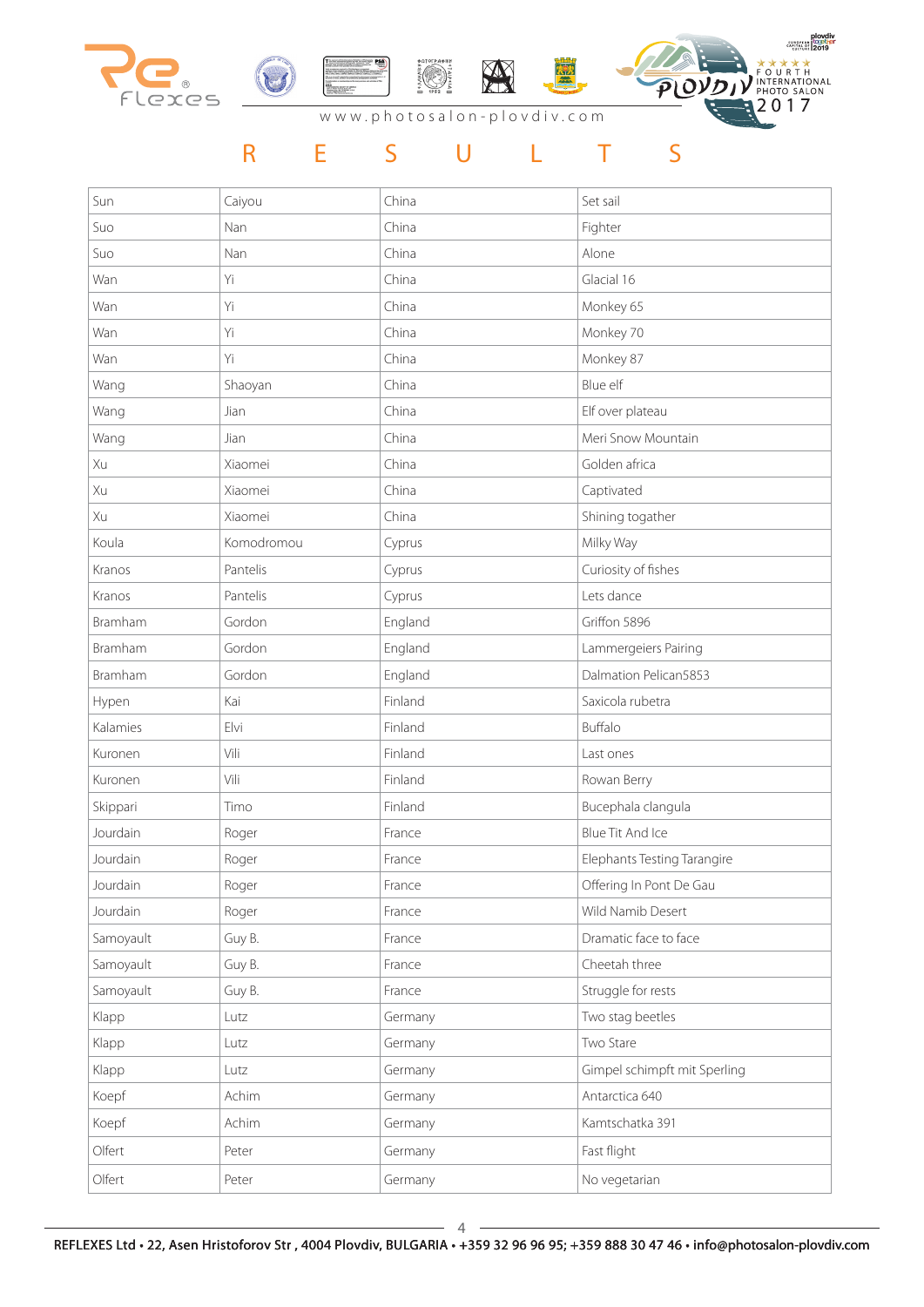

# R E S U L T S

| Olfert        | Peter      | Germany   | Referee                  |
|---------------|------------|-----------|--------------------------|
| Olfert        | Peter      | Germany   | Tired hunter #2          |
| Stein-Leibold | Isolde     | Germany   | Dance with me            |
| Stein-Leibold | Isolde     | Germany   | Erstaunt                 |
| Stein-Leibold | Isolde     | Germany   | Tiger Working            |
| Stein-Leibold | Isolde     | Germany   | Wenn zwei sich streiten  |
| loannidis     | Harry      | Greece    | Resting time             |
| Ivanova       | Teodora    | Greece    | The lonely ones          |
| Kikakis       | Nikos      | Greece    | <b>TERTSA</b>            |
| Kikakis       | Nikos      | Greece    | KEDROS I PIESI TOU AERA  |
| Lambropoulou  | Eva        | Greece    | Spring_is_here           |
| Lambropoulou  | Eva        | Greece    | Red dragonfly            |
| Sapounakis    | Pantelis   | Greece    | Hohlios                  |
| Sapounakis    | Pantelis   | Greece    | Eagle                    |
| Skotiniotis   | lannis     | Greece    | For daily nectar IV      |
| Tatakis       | Avgoustis  | Greece    | $\overline{X}$           |
| Tsigkas       | Giorgos    | Greece    | Yellow detail            |
| Tsigkas       | Giorgos    | Greece    | Alighting                |
| Vrentzoy      | Pelagia    | Greece    | Sun light-N3             |
| Vrentzoy      | Pelagia    | Greece    | The desert's light       |
| Au-Yeung      | Kwong Ying | Hong Kong | I am Hungry              |
| Au-Yeung      | Kwong Ying | Hong Kong | Water Drop on my Eye     |
| Chan          | H.W.       | Hong Kong | Snow wild ape 33         |
| Chan          | H.W.       | Hong Kong | Brown bear 26 (Alaska)   |
| Chan          | H.W.       | Hong Kong | Baby 4                   |
| Cheung        | Koon Nam   | Hong Kong | Eagle Confronting 11     |
| Cheung        | Koon Nam   | Hong Kong | Golden Eagle Fighting 03 |
| Cheung        | Koon Nam   | Hong Kong | Golden Eagle Landing 05  |
| Cheung        | Koon Nam   | Hong Kong | Golden Eagle Landing 08  |
| Jung          | Elva KP    | Hong Kong | Hurry Up                 |
| Jung          | Elva KP    | Hong Kong | Cheetah Family           |
| Jung          | Elva KP    | Hong Kong | Shower Time              |
| Jung          | Elva KP    | Hong Kong | Fat Girl                 |
| Hipsagh       | Gyongyi    | Hungary   | Curious vulture          |
| Hipsagh       | Gyongyi    | Hungary   | Eagle-2                  |
| Kerekes       | Istvan     | Hungary   | Angels                   |
| Kerekes       | Istvan     | Hungary   | Bearded reedling         |
| Kerekes       | Istvan     | Hungary   | Flying moments           |

REFLEXES Ltd • 22, Asen Hristoforov Str , 4004 Plovdiv, BULGARIA • +359 32 96 96 95; +359 888 30 47 46 • info@photosalon-plovdiv.com  $-5-$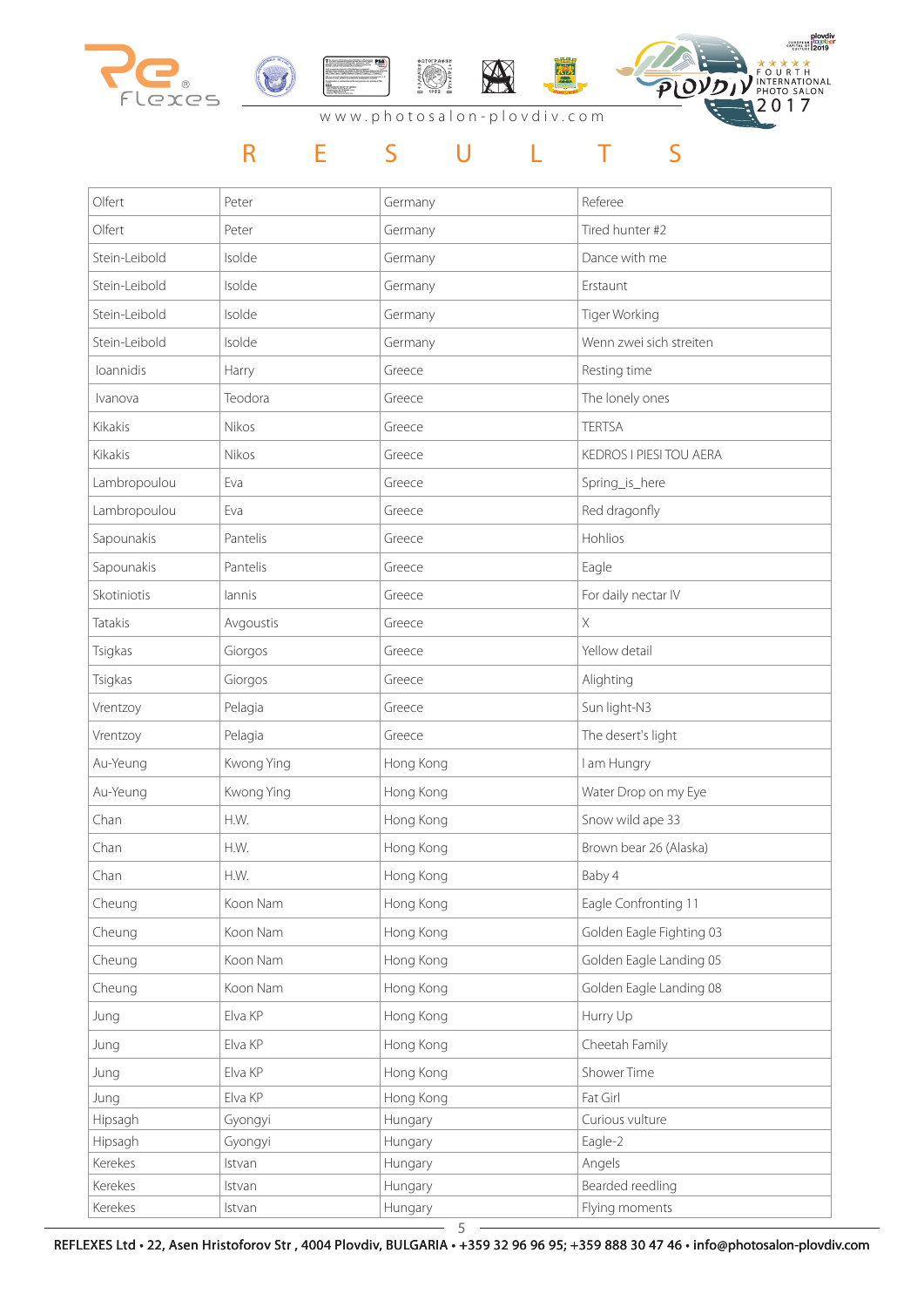

| Kerekes         | Istvan         | Hungary | Reflection with dragonflies |
|-----------------|----------------|---------|-----------------------------|
| Kovacs          | Krisztian      | Hungary | Whispering                  |
| Kovacs          | Krisztian      | Hungary | Sleepy morning              |
| Kranitz         | Roland         | Hungary | A hug                       |
| Kranitz         | Roland         | Hungary | Hitchcock-The Birds         |
| Kranitz         | Roland         | Hungary | Love                        |
| Kranitz         | Roland         | Hungary | synchronized performance    |
| Siman           | Laszlo         | Hungary | Ice cave 2                  |
| Siman           | Laszlo         | Hungary | Fulmar                      |
| Siman           | Laszlo         | Hungary | Rhino                       |
| Szabo           | Janos          | Hungary | Black anemone               |
| Banerjee        | Sounak         | India   | <b>Stripes of Nature</b>    |
| Banerjee        | Sounak         | India   | The Art of Pelicans         |
| Banerjee        | Sounak         | India   | X marks the Elephants bw    |
| Bhattacharyya   | Saurabh        | India   | Baby 1                      |
| Bhattacharyya   | Saurabh        | India   | Summit                      |
| Bhattacharyya   | Saurabh        | India   | Dew drops 1                 |
| Bhattacharyya   | Saurabh        | India   | Baby                        |
| Ghosh           | Indranil       | India   | A Protective Mother         |
| Ghosh           | Indranil       | India   | Dear Mating Fight           |
| Swami           | Seema          | India   | Sweat Bee                   |
| Swami           | Seema          | India   | Green metalic bee           |
| Swami           | Seema          | India   | A step into a new world     |
| Jafari          | Siamak         | Iran    | Hunting                     |
| Dehghan         | Amin           | Iran    | Hunter                      |
| Dehghan         | Amin           | Iran    | Light and shadow            |
| Hasanzade       | Golnaz         | Iran    | Dancer in the wind          |
| Heidari Khayat  | Homan          | Iran    | Colorful                    |
| Heidari Khayat  | Homan          | Iran    | Light on tree               |
| Heidarian Nainy | Amir Hossein   | Iran    | Mountain roots              |
| Heidarian Nainy | Amir Hossein   | Iran    | Sunset mountains            |
| Heidarian Nainy | Amir Hossein   | Iran    | Warming light               |
| Mahdavi         | Arash          | Iran    | Plant In Desert             |
| Mahdavi         | Arash          | Iran    | Pubes of Desert             |
| Mahmoodi        | Hossein        | Iran    | Urmia Lake8                 |
| Mobasheri       | Miran(shoresh) | Iran    | Copse                       |
| Mortazavi       | Seyed Ehsan    | Iran    | <b>Black and White</b>      |
| Yadmellat       | Iman           | Iran    | Skyward                     |
| Doyle           | Joe            | Ireland | Snowy Robin                 |
| Boldrin         | Samuele        | Italy   | Lizard 01                   |
| <b>Boldrin</b>  | Samuele        | Italy   | Alaska 08                   |
| Gennburg        | Manuela        | Italy   | Lava entry                  |
| Gennburg        | Manuela        | Italy   | Magic desert                |
| Gennburg        | Manuela        | Italy   | Camargue                    |
| Macinai         | Michele        | Italy   | Sharm el sheik              |
| Messina         | Luciana        | Italy   | Perito moreno               |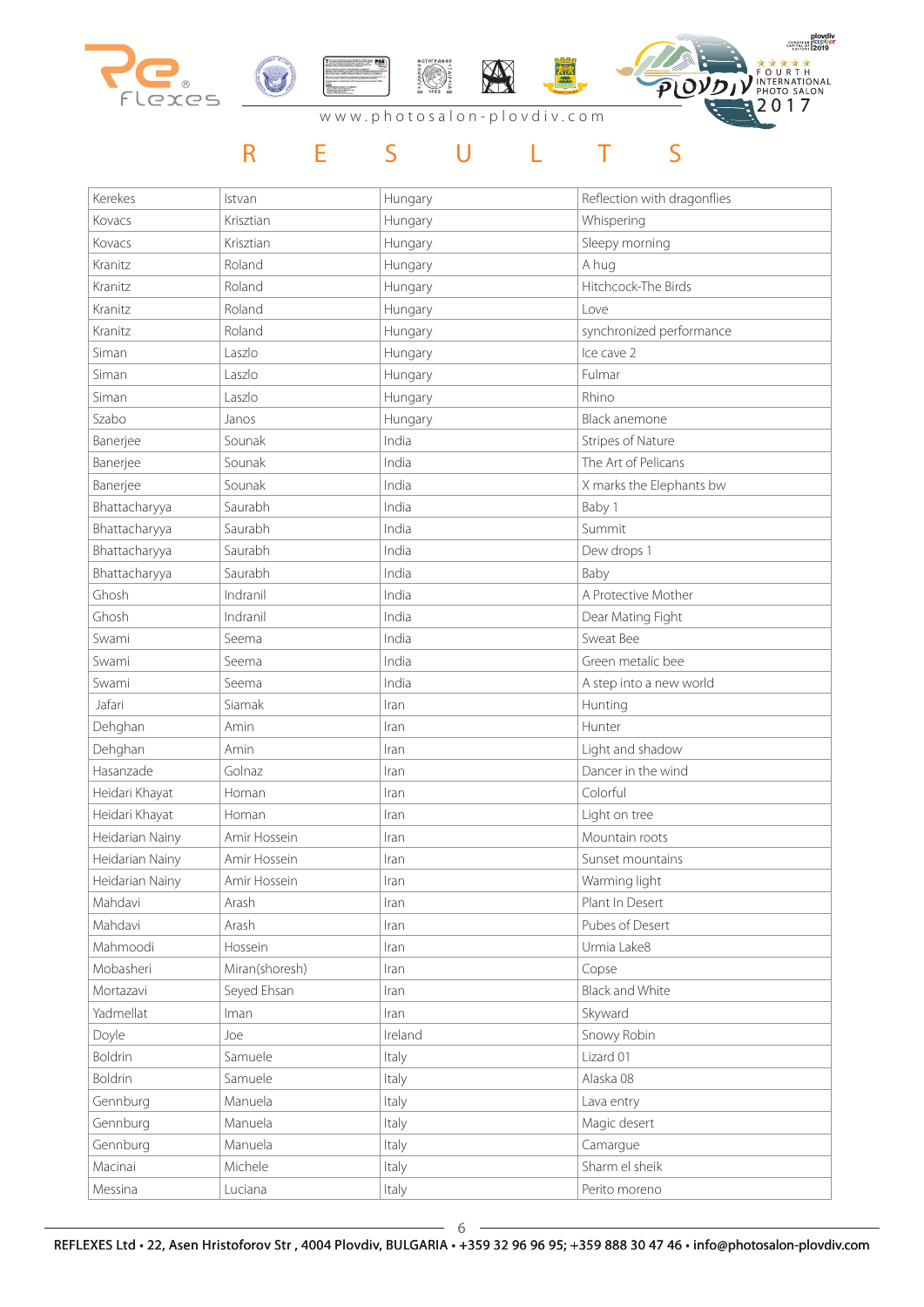

| Messina       | Luciana    | Italy       | Bromo volcan                          |
|---------------|------------|-------------|---------------------------------------|
| Messina       | Luciana    | Italy       | Penguins                              |
| Rubboli       | Veniero    | Italy       | Natural connection 1                  |
| Bolgov        | Ruslan     | Lithuania   | Island of Calmness                    |
| Bolgov        | Ruslan     | Lithuania   | The Ice Castle                        |
| Bolgov        | Ruslan     | Lithuania   | Time Guardians                        |
| Ribokaite     | Normante   | Lithuania   | Spider with lunch 2                   |
| Ribokaite     | Normante   | Lithuania   | On top                                |
| Ribokaite     | Normante   | Lithuania   | Silent conversation                   |
| Cheang        | Sherman    | Macau       | I Like Shrimp                         |
| Cheang        | Sherman    | Macau       | You Eat My Fish                       |
| Pun           | Tak Cheong | Macau       | Kiss                                  |
| Pun           | Tak Cheong | Macau       | Get Food                              |
| Pun           | Tak Cheong | Macau       | Little Lion                           |
| Koh           | Yeokkian   | Malaysia    | A delicious meal                      |
| Leong         | Soon Seng  | Malaysia    | craving for food                      |
| Leong         | Soon Seng  | Malaysia    | happy meal 9613                       |
| Leong         | Soon Seng  | Malaysia    | are you hungry                        |
| Van Balken    | Marcel     | Netherlands | Stumps                                |
| Van Balken    | Marcel     | Netherlands | Littlerocky                           |
| Van Balken    | Marcel     | Netherlands | Rockcrabs                             |
| Birkelund     | Hans       | Norway      | Green Sea and Aurora Borealis Lofoten |
| Birkelund     | Hans       | Norway      | Ice in a River                        |
| Synnevaag     | Roald      | Norway      | Trollklo 2                            |
| Synnevaag     | Roald      | Norway      | Foss i Flaamsdalen 4                  |
| Al Busaidi    | Samir      | Oman        | Lovely Desert8                        |
| Al Busaidi    | Samir      | Oman        | Lovely Lizards                        |
| Al Busaidi    | Samir      | Oman        | Omandesert5                           |
| Gorny         | Piotr      | Poland      | Wild Eye                              |
| Gorny         | Piotr      | Poland      | Through the Keyhole                   |
| Gorny         | Piotr      | Poland      | Winter Blue                           |
| Stelmachowicz | Ryszard    | Poland      | Floating                              |
| Trylanski     | Zygmunt    | Poland      | Summer morning                        |
| Nagy          | Lajos      | Romania     | Cormorant fishing                     |
| Nagy          | Lajos      | Romania     | Grey heron fishing 09                 |
| Nagy          | Lajos      | Romania     | My is bigger                          |
| Nagy          | Lajos      | Romania     | Seagull with fish                     |
| Suloev        | Alexey     | Russia      | The Solitude-Antarctica               |
| Suloev        | Alexey     | Russia      | I am marrying you-Kenya               |
| Suloev        | Alexey     | Russia      | Toroweap - USA Arizona                |
| Suloev        | Alexey     | Russia      | White dance - Canada                  |